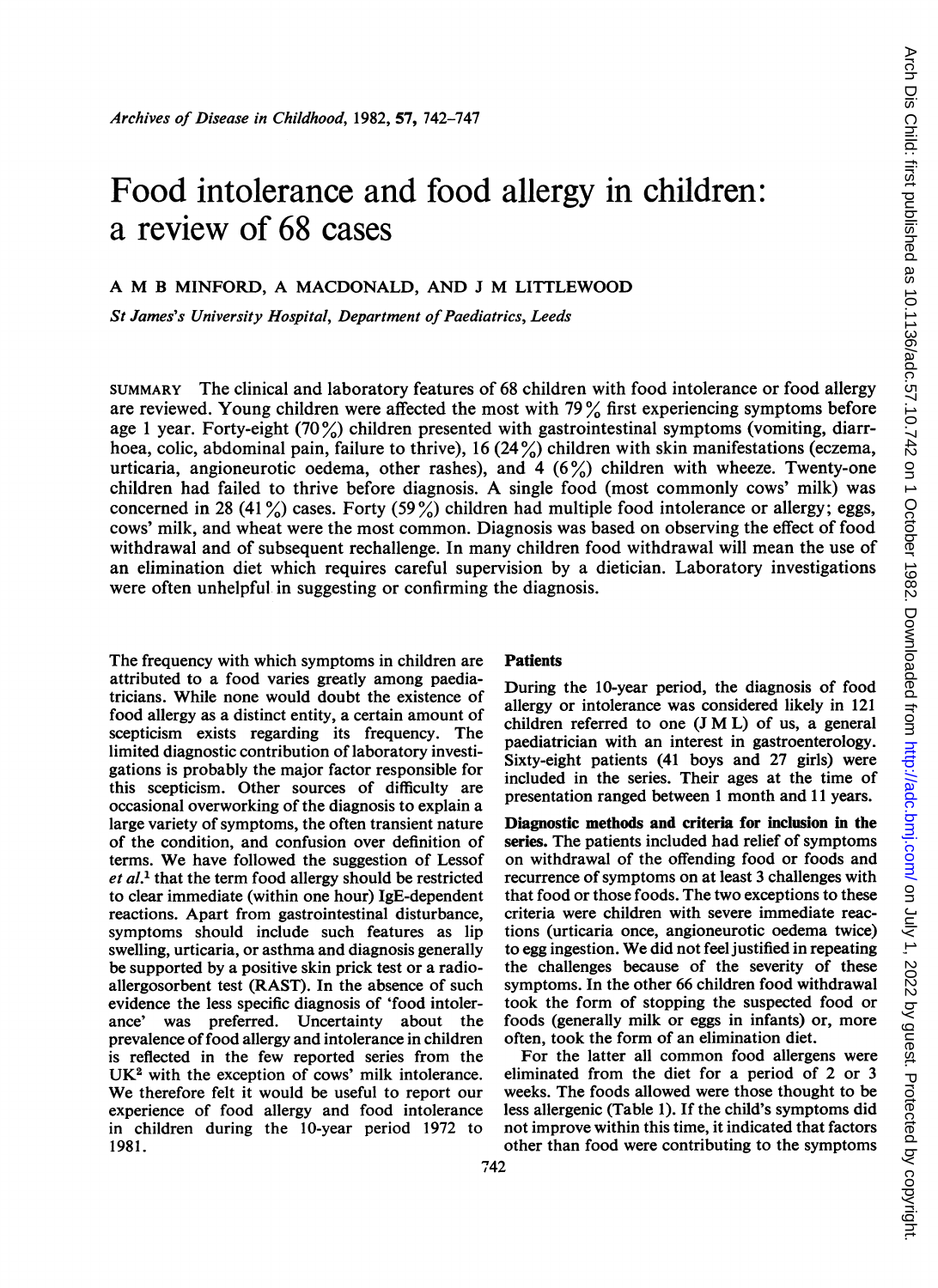Table 1 Basic elimination diet

| <b>Foods allowed</b>     | Major foods excluded               |  |
|--------------------------|------------------------------------|--|
| Lamb                     | Beef, pork, poultry                |  |
| Rice                     | Wheat, rye, oats, barley, corn     |  |
| Carrots                  | All other vegetables               |  |
| Pears, peaches, apricots | All other fruits                   |  |
| Tea                      | Coffee, squashes, Oxo, Bovril etc. |  |
| Sugar (white)            | Major colours and preservatives    |  |
| Tomor margarine          | Eggs, fish                         |  |
| Milk substitute          | Milk and dairy products            |  |

or, rarely, that the elimination diet still contained a food of which the patient was intolerant.3 If the symptoms did improve, the patient was challenged with one new food every 6 days, less allergenic foods -for example, potatoes, vegetables, fruit-generally being reintroduced early. If a reaction was produced no other new food was introduced for at least a week or until symptoms were alleviated. If there was any suggestion that a child might react severely to a particular food he was brought into hospital for a carefully monitored challenge under medical supervision. Parents were asked to keep records of food reintroduced and to note any resulting symptoms.

Infants with suspected cows' milk protein intolerance were given a cows' milk-free substitute (soya based milk)\* and if necessary cows' milk-free weaning foods. Occasionally, if symptoms did not remit or later recurred on a soya-based milk, an enzymatically hydrolysed casein formulat was substituted. To confirm the diagnosis we used the criteria of Goldman et al.<sup>4</sup> which are as follows: (1) Symptoms subside after dietary elimination of cows' milk. (2) Symptoms recur within 48 hours after milk challenge. (3) Reactions to 3 such challenges must be positive and last for similar durations with similar clinical features. Cows' milk challenges were carried out in hospital if a severe reaction was considered likely. However, cows' milk was always reintroduced slowly starting with 5 ml added to the milk substitute feed and increasing the amount gradually in subsequent feeds. In the case of infants with severe failure to thrive, challenges were delayed until satisfactory catch-up growth had occurred.

Children with coeliac disease or disaccharide intolerance were not included either in the 68 patients included in the series or in the 53 who were rejected because of failure to satisfy our criteria. Using the criteria of Lessof et  $al<sup>1</sup>$  we could identify 15 children as having food allergy. Twelve of the 15 children had supportive evidence in the form of positive skin prick tests or the presence of specific IgE antibodies demonstrated by RASTs. In the remaining 53 children considered to have food

\* Prosobee, † Nutramigen.

intolerance, symptoms occurred between <sup>1</sup> and 24 hours after ingesting the offending food. There was considerable overlap in terms of symptoms and laboratory investigations between the two groups and as the distinction between them was not absolute details of the 68 patients are presented as a whole.

Thirty patients had skin prick tests (Bencard) and <sup>a</sup> weal of <sup>3</sup> mm was taken as positive. Total serum IgE was estimated in 56 patients by the paper radioimmunosorbent technique. RAST\* was used to detect specific IgE to foods in 60 patients, and results were graded 0-4; grades of 2 or more were regarded as positive.

Clinical features. Birthweights of the 68 children ranged from  $2.19$  to  $4.85$  (mean  $3.34$ ) kg. Only 2 children, weighing less than  $2.5$  kg at birth, were light for gestational age. All 68 children had been born between 37 and 42 weeks' gestation and none had had any major perinatal problem. Forty-three children had been partially or totally breast fed at some time.

The onset of symptoms occurred during the first year of life in 54 (79%) children with 24 (35%) children experiencing symptoms in the first 6 weeks. Symptoms first occurred between <sup>1</sup> and 5 years in 8  $(12\%)$  children and after 5 years in 6 (9%) children. The interval between onset of symptoms and the time when appropriate clinical action was taken to exclude food allergy or intolerance was shorter than 6 months in 42 children, between 6 and 12 months in 10 children, and longer than <sup>1</sup> year in 16 children.

The symptoms experienced by the 68 children are shown in Table 2. They were mainly gastrointestinal with vomiting present in just under half the cases. Although 24 babies had prolonged screaming or colic, this was the sole symptom in only two. Skin

| Table 2 Symptoms experienced by the 68 children |  |  |  |  |
|-------------------------------------------------|--|--|--|--|
|-------------------------------------------------|--|--|--|--|

| Symptom              | Children |        |  |  |
|----------------------|----------|--------|--|--|
|                      | No       | $(\%)$ |  |  |
| <b>Vomiting</b>      | 32       | (47)   |  |  |
| Diarrhoea            | 28       | (41)   |  |  |
| Crying/colic         | 24       | (35)   |  |  |
| Failure to thrive    | 21       | (31)   |  |  |
| Eczema               | 15       | (22)   |  |  |
| Abdominal pain       | 13       | (19)   |  |  |
| Wheeze               | 13       | (19)   |  |  |
| Urticaria            | 12       | (18)   |  |  |
| Other rashes         | 9        | (13)   |  |  |
| Mood alteration      | 8        | (12)   |  |  |
| Angioneurotic oedema | 7        | (10)   |  |  |
| Flatulence           |          | (10)   |  |  |
| Abdominal distension | 5        | (7)    |  |  |
| Steatorrhoea         | 2        | (3)    |  |  |

\* Pharmacia Diagnostics, although a few antigens were prepared by our Department of Immunology.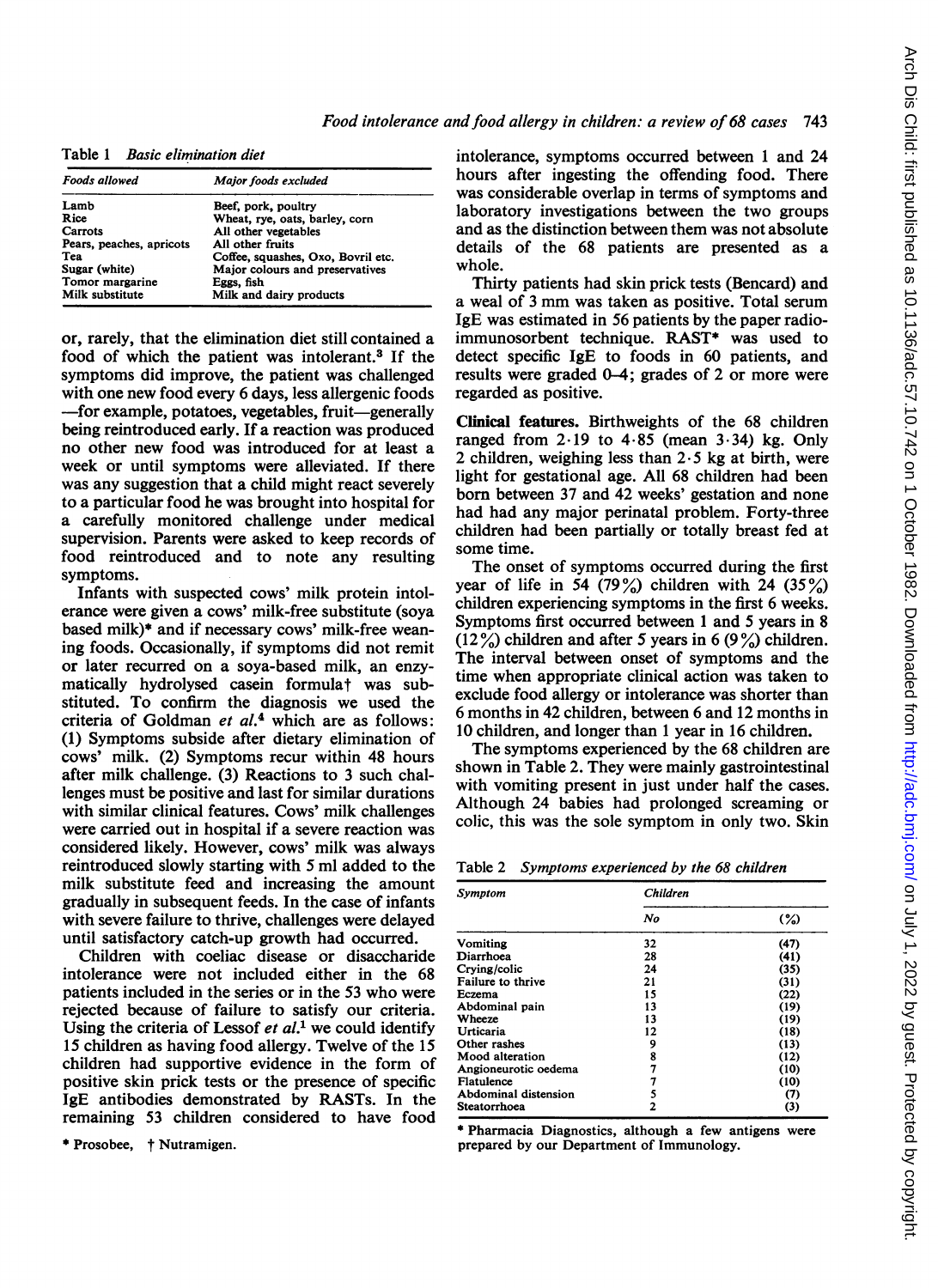involvement, the second most common symptom, was present in 36 children, who were often clearly atopic. Mood alteration, related to food, never occurred alone. Wheeze was the sole symptom in only 2 children. Two children had immediate reactions to skin contact with the offending food. The principal presenting features were again mainly gastrointestinal (Table 3) with skin involvement taking second place.

Among the 68 patients with food allergy or intolerance, four groups of patients could be identified (Table 4). The largest group, group 1, included 20 infants with cows' milk intolerance. The 23 obviously atopic children in group 2 included 15 who had gastrointestinal symptoms as well. The distinction between groups <sup>1</sup> and 2 is not absolute as it is possible that an infant in group <sup>1</sup> may later qualify for group 2. Only 9  $(13\%)$  were older children with chronic gastrointestinal symptoms particularly recurrent abdominal pain or chronic diarrhoea.

## Case reports.

#### Group I

This 23-month old boy was referred with diarrhoea, recurrent perianal and perioral redness, and soreness from age <sup>3</sup> months. On examination he was thin (length 90th centile, weight 50th centile) and had red excoriated lesions around his mouth and anus.

Table 3 Main presenting symptoms in 68 children

| Symptom                                               | Children |                  |
|-------------------------------------------------------|----------|------------------|
|                                                       | No       | $(\%)$           |
| Vomiting                                              | 13       | (19)             |
| Diarrhoea                                             | 12       | (18)             |
| Crying/colic                                          | 12       | (18)             |
| Urticaria $\pm$ angioneurotic<br>oedema (often eczema |          |                  |
| as well)                                              | 10       | (15)             |
| Abdominal pain                                        | 8        | (12)             |
| Eczema                                                | 5        | (7)              |
| Wheeze                                                | 4        | (6)              |
| Failure to thrive                                     | 3        | (4)              |
| Other rashes                                          |          | $\left(1\right)$ |

Table 4 Groups of patients with food allergy or intolerance

| Group        | Type of patient                                                                      | <b>Number</b> |    |
|--------------|--------------------------------------------------------------------------------------|---------------|----|
|              | Mainly gastrointestinal symptoms<br>in children under 2 years. No<br>atopic symptoms | 32            | 47 |
| $\mathbf{2}$ | Obviously allergic individual.<br>$Atopy - eczema$ , asthma $+$ urticaria            | 23            | 34 |
| 3            | Chronic or recurrent gastro-<br>intestinal symptoms in older<br>children             | 9             | 13 |
| 4            | Obvious acute skin reactions.<br>Acute urticaria. No other atopic<br>features        |               |    |

Jejunal biopsy was normal. Skin prick tests and RASTs to a number of allergens including wheat were negative. He responded to an elimination diet but relapsed when wheat was reintroduced although he could tolerate all other foods. Profuse diarrhoea recurred on subsequent challenges.

#### Group 2

This boy developed eczema, recurrent cough, and vomiting when cows' milk and solids were introduced at  $4\frac{1}{2}$  months. When seen at  $8\frac{1}{2}$  months, he was failing to thrive (Figure) and had severe eczema. He had strongly positive skin prick tests to eggs and milk and grade 4 positive RASTs to milk, eggs, and wheat. He responded strikingly to an elimination diet, and subsequent challenges confirmed allergy to eggs, wheat, and cows' milk. He thrived during the next 4 months but at 17 months his eczema recurred and weight gain had become static. Serum total IgE was 1160 U/mI. RASTs to house dust mite, grass pollen, soya flour, lamb, chicken, potato, and tomato were positive in addition to milk, eggs, and wheat. He remains a difficult case to manage.

#### Group 3

This 12-year-old girl, thought to have the irritable bowel syndrome, was referred with a 4-year history



Figure Weight chart for a child (group 2) with multiple food allergies.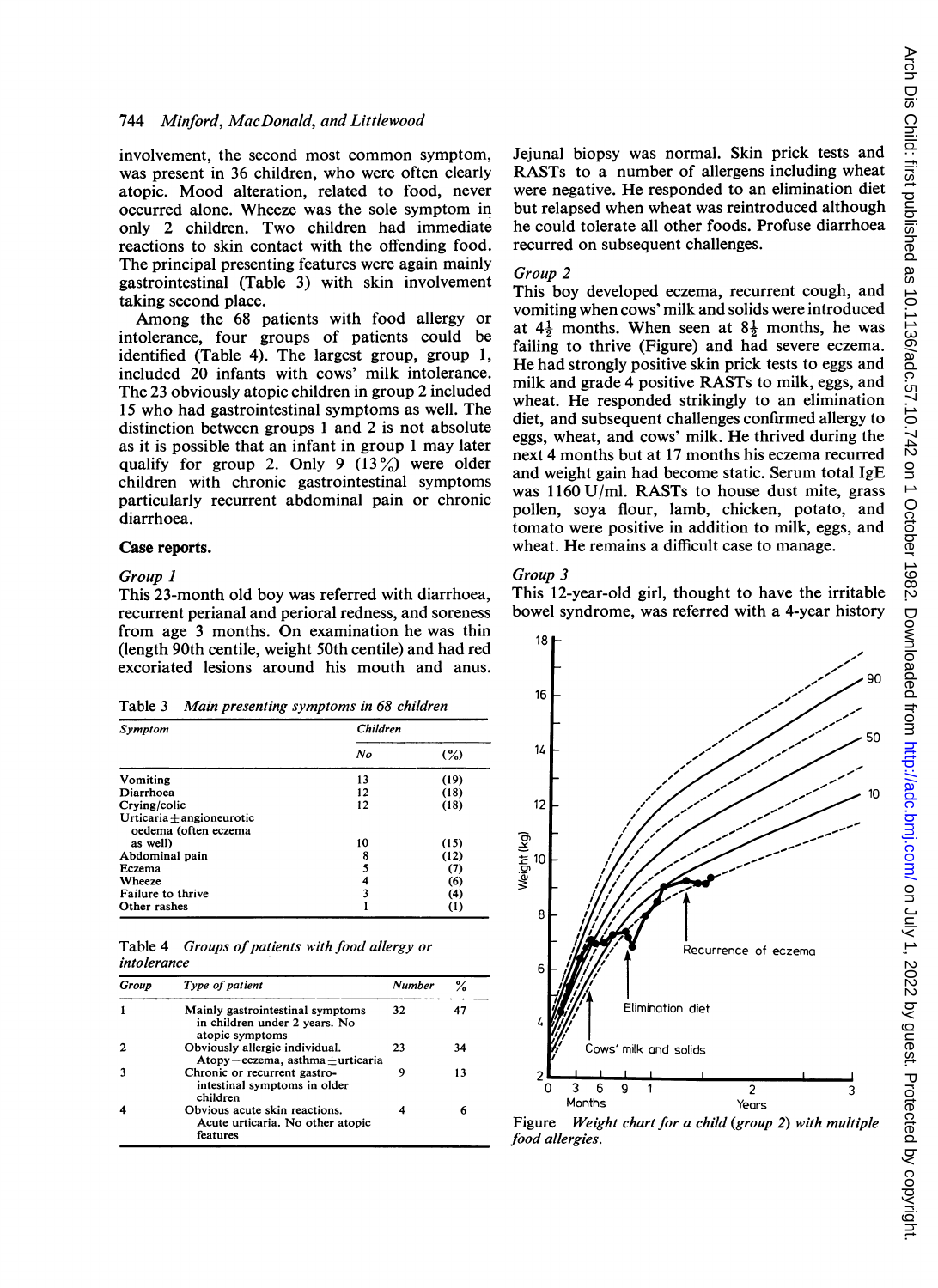of abdominal pain, intermittent vomiting, and diarrhoea. Her growth was satisfactory. Jejunal biopsy was normal. Her serum IgA level of  $0.67$  g/l was below the normal range for age. RASTs for specific IgE to many foods including potato were negative. She responded to an elimination diet but relapsed when potato was reintroduced. She tolerated all other foods. When last seen 2 years later she was well on a potato-free diet but still reacting to challenges with the same symptoms.

# Group 4

This child was well until he first ingested egg at age 6 months. While eating an egg, his tongue became swollen and he began to choke. Within an hour he had periorbital oedema and several hours later had generalised urticaria. Six weeks later he had an identical reaction with egg custard. Egg RAST was positive but total IgE was normal. His symptoms have not recurred on an egg-free diet.

Other allergies. Evidence for allergies other than to food was present in <sup>10</sup> children, all of whom belonged to the atopic group. In each case, the allergies were thought likely on clinical grounds and, with the exception of 2 children who were allergic to penicillin, were confirmed by RASTs or skin prick tests. The other allergens were house dust mite (8 cases), pollen (6 cases), dog (1 case), and cat (1 case).

Family history. A history of atopy or suspected food intolerance was present in the siblings or parents of 28 (42%) children. Eighteen children had a family history of atopy; 8 had a family history of suspected food intolerance and 2 a family history of atopy and food intolerance.

Foods involved. Only one food was implicated in 28  $(41\%)$  cases, the majority (20 cases) being infants with cows' milk intolerance. Two children who were intolerant only of wheat had normal jejunal biopsies. The other single foods were egg (4 cases), potato (1 case), and coffee (1 case). Forty  $(59\%)$  children were intolerant of or allergic to more than one food (Table 5). Eggs, cows' milk, and wheat were by far the most common offending foods. Twenty-three children were intolerant of more than three foods. Secondary development of soy protein intolerance occurred in only <sup>1</sup> child.

Investigations. Thirty-eight children had RAST estimations to cows' milk, eggs, and wheat only and 2 to cows' milk only. Twenty children, including 16 with multiple food allergy or intolerance, had more extensive RASTs to additional foods. The numbers of positive milk, egg, and wheat RASTs in children clinically intolerant of these foods are shown in Table 5 Foods involved in multiple food allergyl intolerance

| Food                                           | Number of cases |
|------------------------------------------------|-----------------|
| Eggs                                           | 32              |
| Milk                                           | 28              |
| Wheat                                          | 16              |
| Chicken                                        | 10              |
| Fish                                           | 8               |
| Pork                                           | 7               |
| Cheese                                         | 6               |
| Peas                                           | 5               |
| Apples                                         | 5               |
| Dyes and colouring                             | 5               |
| Preservatives                                  | 4               |
| <b>Reef</b>                                    |                 |
| <b>Butter</b>                                  |                 |
| Chocolate                                      | 4               |
| Cabbage, bananas, strawberries, tomatoes,      |                 |
| pasta                                          | 3 each          |
| Oranges, baked beans, jelly, onions, nuts      | 2 each          |
| Soya, porridge, rabbit, rye, raisins, potatoes | 1 each          |

Table 6. For all <sup>3</sup> foods, RASTs were more likely to be positive in group 2 than in group <sup>1</sup> patients. No positive RAST was found in group <sup>3</sup> patients. There were too few in group 4 to comment on. Egg RASTs were more likely to be positive than milk RASTs. Only 5 of the 20 children who had more extensive RASTs had positive results to at least one food of which they were clinically intolerant. Four children had 10 positive RASTs to foods which did not produce symptoms (false-positives). The number of patients who had total IgE levels more than <sup>1</sup> standard deviation above the mean is also shown in Table 6. This occurred most often in the atopic group.

Twenty-six patients had skin prick tests to cows' milk, egg, and wheat. More extensive skin prick tests were carried out in 4 children. Thirteen positive skin prick tests were recorded in 10 children.

Seventeen of the 56 patients who had differential white cell count estimations had eosinophil counts

| Table 6 RASTs to milk, egg, and wheat in patients         |
|-----------------------------------------------------------|
| clinically intolerant of these foods and total IgE levels |

|                                                       | Group   | Group  | Group | Group |
|-------------------------------------------------------|---------|--------|-------|-------|
| Number of milk RASTs in<br>milk-intolerant patients   | 22      | 15     | 4     |       |
| Number positive                                       |         | 6      | 0     |       |
| % positive                                            | 14%     | $40\%$ | 0     |       |
| Number of egg RASTs in<br>egg-intolerant patients     |         | 14     | ٦     | ٦     |
| Number positive                                       | ٦       | 9      | o     |       |
| % positive                                            | 33%     | 64%    | 0     |       |
| Number of wheat RASTs in<br>wheat-intolerant patients | 10      |        |       | Λ     |
| Number positive                                       | 0       |        | 0     |       |
| Number of patients who had<br><b>PRIST</b>            | 27      | 17     | ۹     | ٦     |
| Number with $IgE$ level $>1$ SD<br>above mean         | 6       | 12     |       |       |
| $\%$ with IgE level $>1$ SD<br>above mean             | $22 \%$ | 70 %   |       |       |

RAST=radioallergosorbent test,

PRIST =paper radioimmunosorbent technique.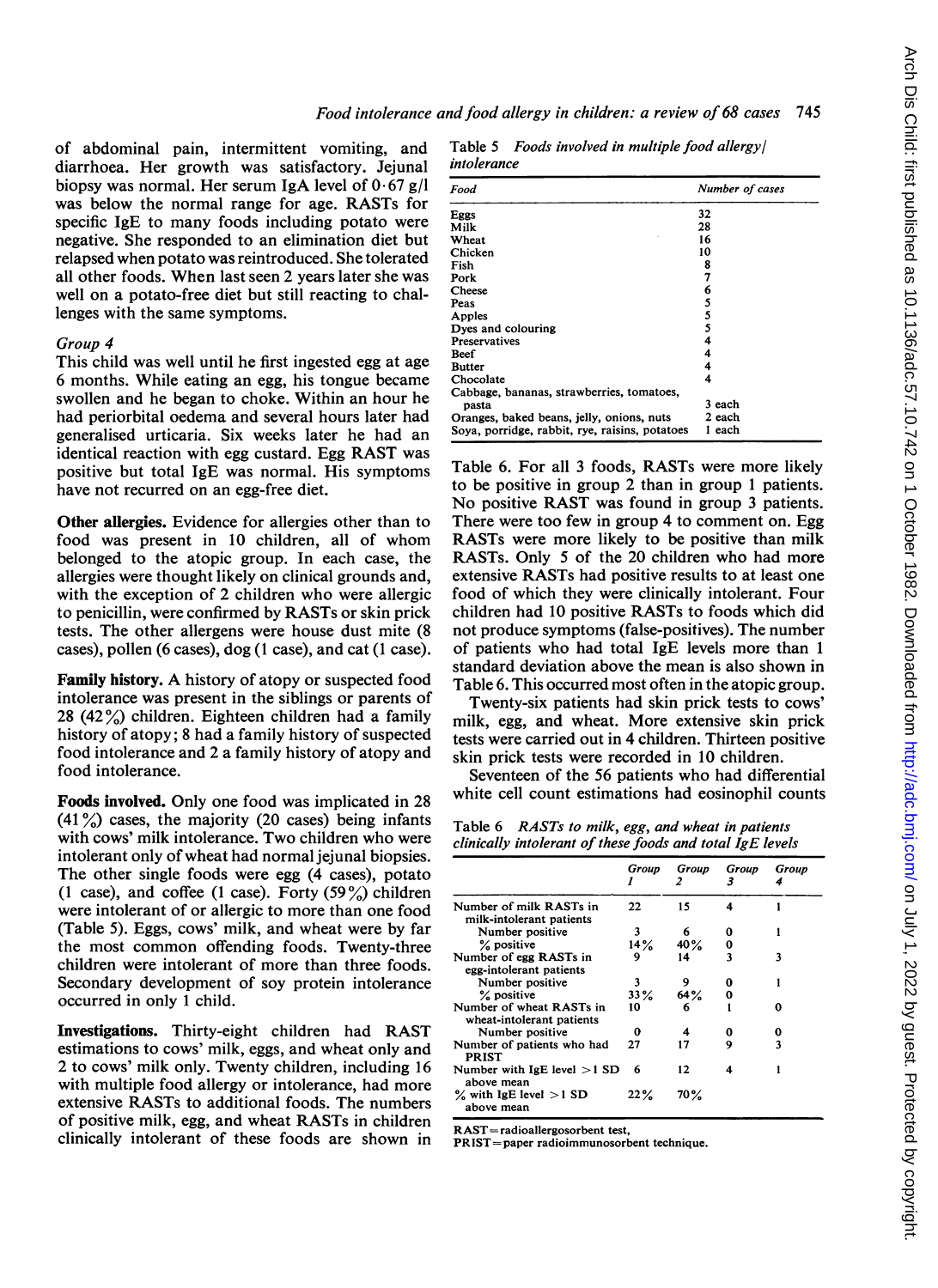## 746 Minford, MacDonald, and Littlewood

greater than 250 eosinophils per mm<sup>3</sup>. Nine of these children were in group 2. Low IgA levels were found in 7 of the 40 children who had serum immunoglobulin estimations. Fifteen children had sweat tests, all of which were normal. No abnormality was found in 12 of the 19 children who had barium examinations of the upper gastrointestinal tract. Five infants had significant gastro-oesophageal reflux, 2 with a demonstrable hiatal hernia. Pylorospasm was demonstrated in 2 infants, one of whom previously had pyloromyotomy. Jejunal biposies were carried out in 16 children, the indications being failure to thrive, diarrhoea, steatorrhoea, and clinical intolerance of wheat. Jejunal mucosa was histologically normal in 14 children. Partial villous atrophy was found in 2 infants with cows' milk protein intolerance.

Other medical conditions. These included cystinuria and congenital myopathy (2 sisters), epilepsy (1 case), cleft palate (1 case), microphthalmia (1 case), and hyperactivity unrelated to food (2 cases). Seven children with cows' milk intolerance had structural abnormalities of the upper gastrointestinal tract. After pyloromyotomies for pyloric stenosis, 2 children continued to vomit until cows' milk was withdrawn. One child with hiatal hernia and <sup>3</sup> with gastro-oesophageal reflux continued to vomit despite anti reflux measure until cows' milk was stopped. The other child with hiatal hernia presented with vomiting and weight loss which initially responded to Prosobee and a cows' milk-free diet. After recurrence of vomiting at 7 months, hiatal hernia was diagnosed on barium swallow. Despite appropriate medical management and eventually surgical repair at 11 months, vomiting persisted and he lost weight. When secondary soy protein intolerance was considered possible and Prosobee changed to Nutramigen at 13 months, vomiting ceased and he gained weight. Between 17 and 22 months his mother repeatedly failed to comply with the diet and vomiting recurred. When he was admitted at 22 months because of static weight gain, vomiting ceased, and he quickly gained weight.

Management. Twenty infants were managed with a cows' milk-free diet and 7 children with an egg and cows' milk-free diet. Thirty-one children were given an elimination diet followed by a restricted diet avoiding particular foods. None developed nutritional deficiencies although a few required calcium supplements. Eight children were managed by avoiding a single offending food other than cows' milk. In the case of 2 children with multiple food intolerance, the offending foods were easily identified without an elimination diet and management consisted of avoiding these foods. Of 15 children

who received oral sodium cromoglycate either because of incomplete relief of symptoms or the desire for a more liberal diet, 7 derived benefit.

Outcome. At the time of writing, 18 patients have recovered and are on <sup>a</sup> normal unrestricted diet. A further 13 patients were well when last seen and have been referred back to their general practitioners with only slight dietary modifications. Thirty-six children are still clinically intolerant of at least one food and are still being followed up by us. One patient has been lost to follow up. Only one child (group 2) remains a difficult case to manage.

## **Discussion**

The 68 children reviewed are a representative group of patients with food allergy or intolerance who had symptoms of sufficient severity to warrant hospital referral. They may not be entirely representative of food allergy and food intolerance in the community as a whole. It is likely that many other children have acute reactions-such as urticaria or abdominal symptoms-after ingestion of one food or a limited number of foods but are managed successfully at home simply by avoiding the particular food. It is evident from this review that food allergy and intolerance predominantly affect very young children. It is possible that certain conditions such as transient IgA deficiency<sup>5</sup> and intestinal infection<sup>6</sup> occurring in the first month of life make young children particularly vulnerable. It has been suggested that breast feeding offers a protective effect<sup>7</sup> but unfortunately it was impossible in this retrospective review accurately to document the incidence of exclusive breast feeding. It is of interest that none of the 68 children had been born preterm. One would have thought that preterm babies might be more likely to develop food allergy or intolerance possibly because of a deficient immune system or increased antigen absorption.8 However, recent work in infants intolerant of cows' milk suggests that large amounts of antigen, such as are absorbed during the neonatal period by the cows' milk fed infant, suppress the IgE response while low-dose exposure enhances it.9 It may be that in preterm babies increased allergen absorption 'swamps' IgE production mechanisms.

The most common type of patient was a child, younger than 2 years, with mainly gastrointestinal symptoms-such as vomiting, screaming episodes, diarrhoea, and failure to thrive. However, this may be a reflection of the referral pattern to a paediatric outpatient clinic with a gastroenterological interest. Total IgE levels in this group were likely to be normal and RASTs were much less likely to be positive than in group 2 patients who were obviously allergic atopic individuals. Older children with